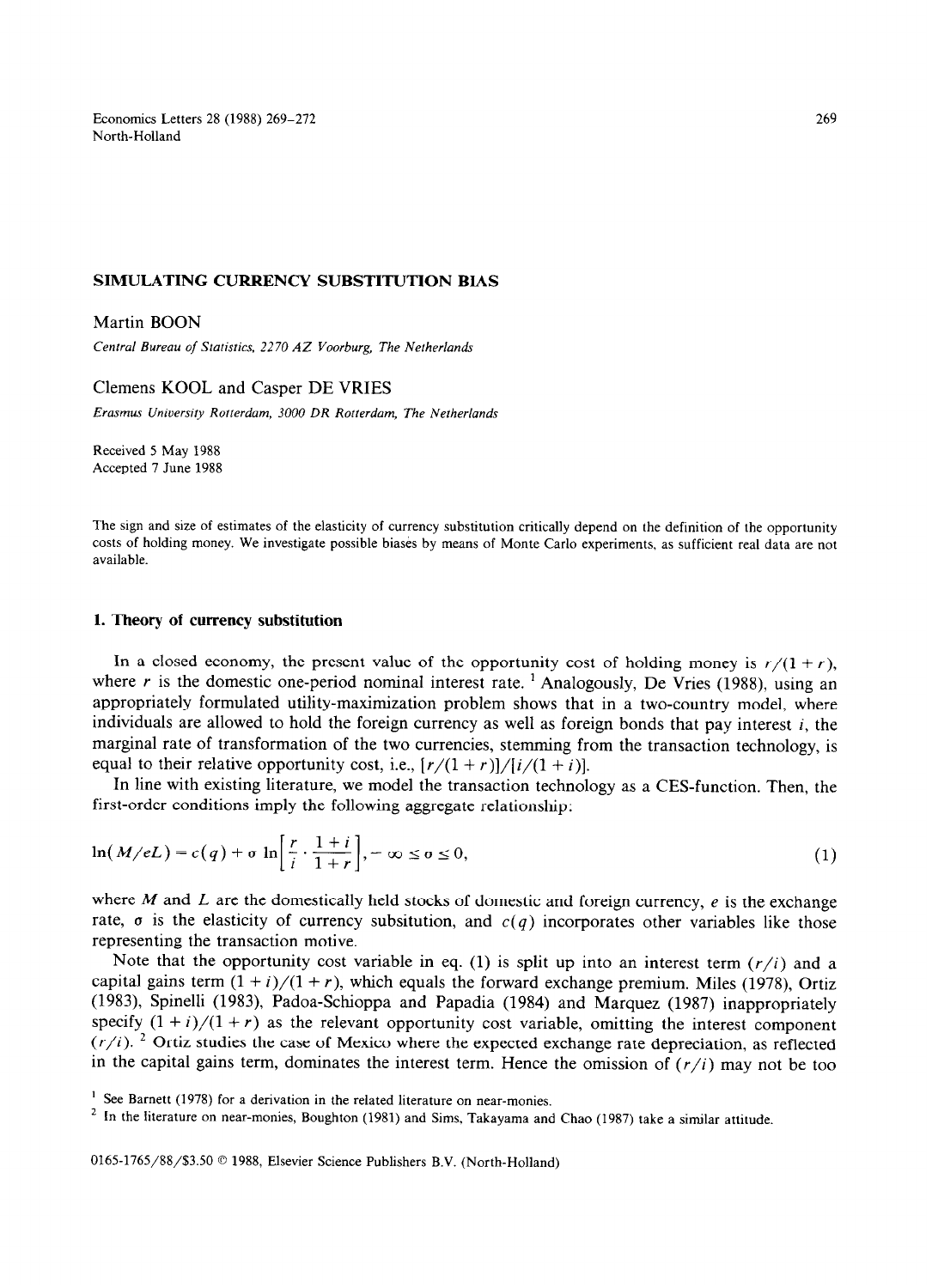| Table 1 |                                     |          |    |           |  |
|---------|-------------------------------------|----------|----|-----------|--|
|         | Currency substitution. <sup>a</sup> |          |    |           |  |
| $d + t$ |                                     | $q_{-1}$ | DW | $x^2(12)$ |  |

| $d + t$ |        | $q_{-1}$ | DW   | $\chi^2(12)$ | LL    | $SD(\epsilon)$ | o       |  |
|---------|--------|----------|------|--------------|-------|----------------|---------|--|
| $-0.19$ |        | 0.25     | 1.61 | 16.16        | 65.18 | 0.087          | $-0.96$ |  |
| (0.10)  |        | (0.12)   |      |              |       |                |         |  |
|         | 2.41   | 0.24     | 1.62 | 15.75        | 64.68 | 0.088          | $-0.96$ |  |
|         | (1.62) | (0.12)   |      |              |       |                |         |  |

The DW,  $\chi^2$  (.), LL, SD( $\epsilon$ ) and  $\rho$  are respectively the Durbin-Watson statistic, the post sample goodness of fit statistic, the logarithm of the likelihood function, the standard deviation of the residuals, and the correlation coefficient of *d* and t. Standard errors are reported in parentheses.

serious. For modest inflation regimes, however, omitting  $(r/i)$  biases the  $\sigma$ -estimate by a factor  $\hat{\gamma}$ , where  $\hat{\gamma}$  is the estimated coefficient of a regression of  $(r/i)$  on  $(1+i)/(1+r)$ . For low *r* and *i*, De Vries (1988) shows that the magnitude of  $\hat{\gamma}$  is approximately  $-1/i$  and, therefore, is too large to be neglected.

Here, we investigate how different magnitudes of  $r$ ,  $i$  and  $\sigma$  affect the bias. Hence, we obtain conditions under which neglecting  $(r/i)$  does not significantly bias the  $\sigma$ -estimate. We do this by means of Monte Carlo experiments, as sufficient real data are not available. As byproducts we also investigate when  $(r/i)$  and  $(1 + i)/(1 + r)$  can be included as separate regressors, and how sensitive the currency ratio is to different conditions.

## 2. The **experiments**

As a benchmark case, we first estimated eq. (1) in first-difference form, using monthly Canadian and U.S. data over the period October 1970 to December 1975.<sup>3</sup> Table 1 reports the estimation results for the standard specification and for the case where the interest component has been omitted. In the table, *d* stands for  $\Delta \ln(r/i)$ , *t* for  $\Delta \ln[(1+i)/(1+r)]$  and  $q_{-1}$  is the lagged U.S.-Canadian export-import ratio that was included to represent the transaction motive. Under the assumption that  $-0.19$  is the correct value of the elasticity  $\sigma$ , the factor  $\hat{\gamma}$  representing the bias in the second regression is  $-13.7$ . As the average U.S. interest level over the period equalled 5.96%, the estimated bias closely corresponds to our theoretical estimate.

Table 2 summarizes the performed experiments. Experiment I replicates the results of table 1. Experiments II and III study the effects of significantly higher interest rates in the home country to capture the consequences of severe or even hyperinflation. The case of more volatile interest rates in both countries is taken up in Experiment IV, while Experiment V combines highly substitutable currencies with modest interest rates. Each experiment was executed using the standard specification, omitting the interest component and simultaneously including *d* and t separately. In table 3 we report the average of the coefficient estimates, the bias, the number of sign errors and the mean squared absolute derivation (MSAD).

Table 3 clearly shows that  $\sigma^*$  is significantly biased upward for low interest rate regimes. Whenever the magnitude of the two interest rates differs appreciably, however, the bias is reduced and the number of sign errors is halved. An explanation of this result may be found in table 2. A higher *r* in Experiments II and III raises the relative standard error of *t* compared to that of *d* and reduces their intercorrelation. Both factors contribute to a lower omitted variables bias and make

<sup>&</sup>lt;sup>3</sup> Data details available from the first author upon request.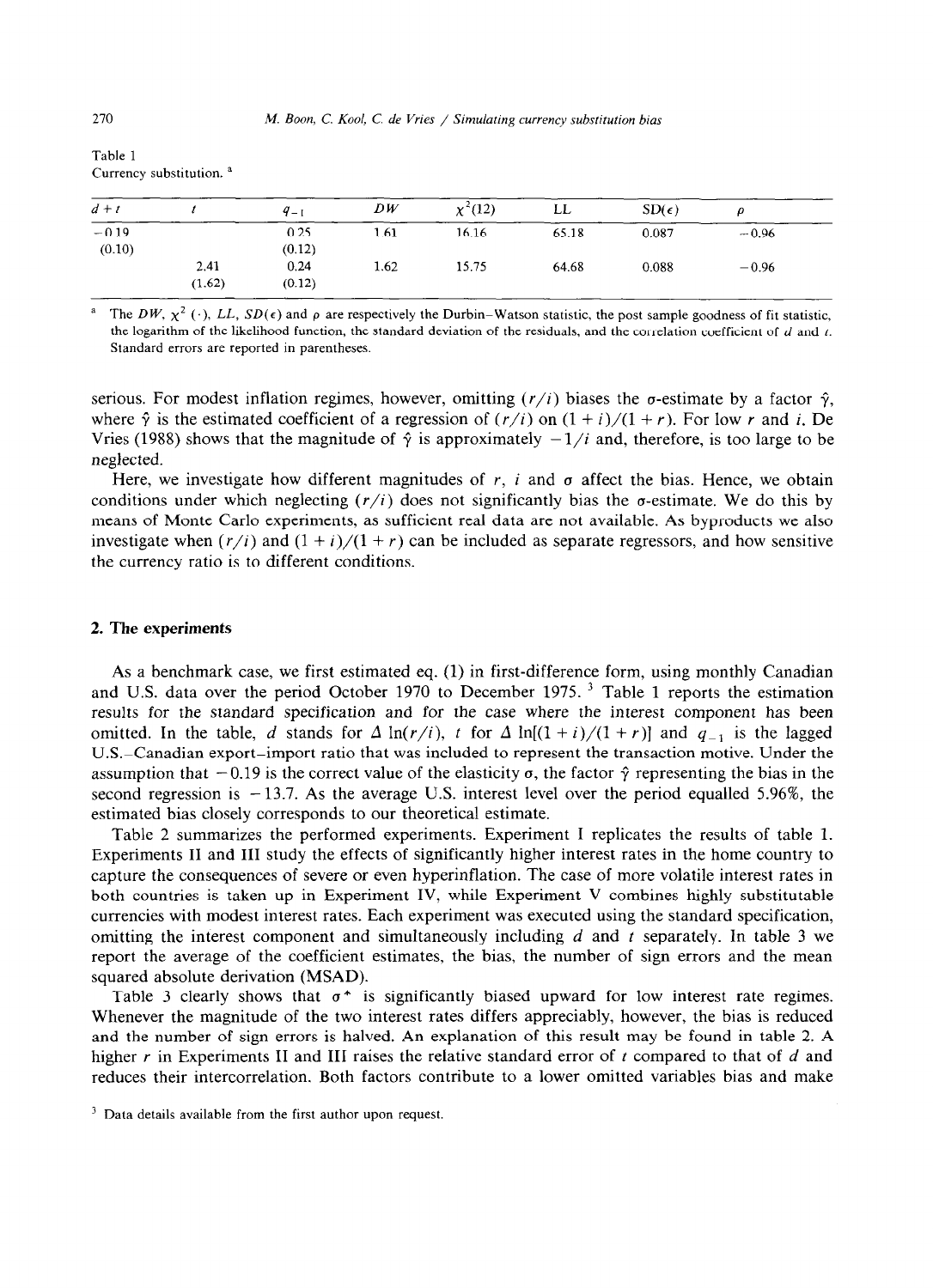| Table 2 |                                          |  |
|---------|------------------------------------------|--|
|         | Description of experiments. <sup>a</sup> |  |

| Experiment |         |          | ш         | IV           |         |  |
|------------|---------|----------|-----------|--------------|---------|--|
| $\sigma$   | $-0.19$ | $-0.19$  | $-0.19$   | $-0.19$      | $-2.41$ |  |
| r          |         | $r * 10$ | $r * 100$ | $r * U1$     |         |  |
|            |         |          |           | $\iota$ + U2 |         |  |
| SD(d)      | 0.114   | 0.114    | 0.114     | 0.478        | 0.114   |  |
| SD(t)      | 0.007   | 0.023    | 0.057     | 0.036        | 0.007   |  |
| ρ          | $-0.96$ | $-0.56$  | $-0.43$   | $-0.98$      | $-0.96$ |  |

<sup>a</sup> In the table r, *i*, *d* and *t* refer to the non-experimental data used for table 1. The SD(*d*) and SD(*t*) are the implied standard deviations of *d* and *t*. The  $U_1$  and  $U_2$  are independent uniformly distributed random variables with support [0, 0.06]. The correlation coefficient of  $d$  and  $t$  is  $\rho$ . Each experiment was replicated 50 times, using normally distributed disturbance terms  $\epsilon$  with zero mean and standard deviation 0.087. Each replication contained 63 observations.

separate estimation of  $\sigma_d$  and  $\sigma_t$  better feasible. We conclude, that estimates of the elasticity of currency substitution based on regressions with the capital gains term only, should be interpreted with extreme caution under modest interest rate regimes. Only if the two interest rates differ in magnitude with at least a factor 100, i.e., in case of a hyperinflation, reasonable estimates of  $\sigma$  may be obtained in this way.

Table 3 Experimental results.<sup>a</sup>

| Information | Experiment    | Specifications   |            |              |                                                                   |  |
|-------------|---------------|------------------|------------|--------------|-------------------------------------------------------------------|--|
|             |               | $\sigma_{t+d}$   | $\sigma^*$ | $\sigma_{t}$ | $\sigma_d$                                                        |  |
| Average     | $\mathbf I$   | $-0.18$          | 2.68       | $-0.54$      | $-0.20$                                                           |  |
|             | $\mathbf{I}$  | $-0.19$          | 0.29       | $-0.25$      | $-0.16$                                                           |  |
|             | III           | $-0.19$          | $-0.04$    | $-0.21$      | $-0.16$                                                           |  |
|             | IV            | $-0.19$          | 2.33       | 0.04         | $-0.17$                                                           |  |
|             | V             | $-2.41$          | 35.72      | $-2.76$      | $-2.43$                                                           |  |
| <b>Bias</b> | I             | 0.00             | $2.86$ *   | $-0.35$      | $-0.02$                                                           |  |
|             | $\mathbf{I}$  | 0.00             | 0.47       | $-0.07$      | 0.02                                                              |  |
|             | III           | $-0.00$          | 0.14       | $-0.02$      |                                                                   |  |
|             | IV            | $-0.01$          | $2.51*$    | 0.22         |                                                                   |  |
|             | $\mathbf{V}$  | 0.00             | 38.14 *    | $-0.35$      | $-0.02$                                                           |  |
| Sign errors | I             | $\bf{l}$         | 48         | 22           |                                                                   |  |
|             | $\mathbf{I}$  | 1                | 37         | 16           |                                                                   |  |
|             | Ш             | 1                | 19         | 9            |                                                                   |  |
|             | IV            | $\boldsymbol{0}$ | 50         | 27           | 0.03<br>0.01<br>13<br>$\overline{\mathbf{4}}$<br>3<br>$\mathbf 2$ |  |
|             | V             | $\pmb{0}$        | 50         | 14           | $\mathbf 0$                                                       |  |
| <b>MSAD</b> | I             | 0.07             | 2.87       | 4.18         | 0.26                                                              |  |
|             | $\mathbf{I}$  | 0.07             | 0.56       | 0.44         | 0.10                                                              |  |
|             | Ш             | 0.07             | 0.19       | 0.16         | 0.09                                                              |  |
|             | $\mathbf{IV}$ | 0.02             | 2.51       | 1.25         | 0.10                                                              |  |
|             | V             | 0.07             | 38.14      | 4.18         | 0.26                                                              |  |

<sup>a</sup> In the table  $\sigma_{t+d}$  is based n eq. (5),  $\sigma^*$  uses t only, and ( $\sigma_t$ ,  $\sigma_d$ ) refers to the specification where t and d enter as separate regressors. A star indicates a significant nonzero bias at the 5% significance level.